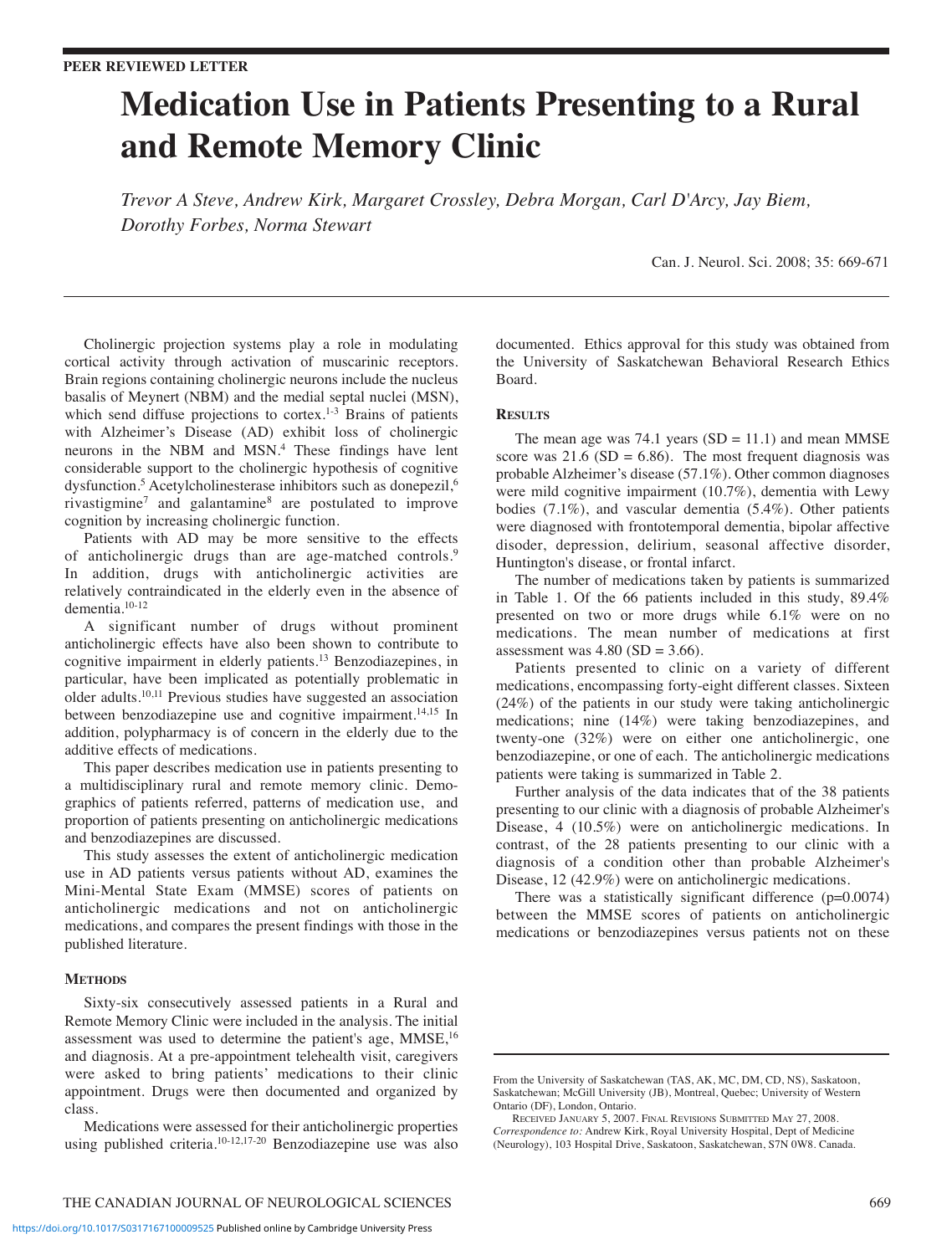| <b>Number of Medications</b> | Patients $(\% )$ |
|------------------------------|------------------|
| $\theta$                     | 4(6%)            |
| $\geq$ 1                     | 62 $(94%)$       |
| $\geq$ 2                     | 59 (89%)         |
| $\geq$ 3                     | 46 (70%)         |
| $\geq 4$                     | 41 $(62\%)$      |
| $\geq 5$                     | 30 $(45%)$       |
| $\geq 6$                     | 23 (35%)         |
|                              |                  |

# **Table 1: Number of medications**

### **Table 2: Anticholinergic medications**

| <b>Medication</b> | Number of<br><b>Patients</b> | <b>Type of Medication</b>     |
|-------------------|------------------------------|-------------------------------|
| Amitryptiline     | $\mathcal{D}_{\mathcal{L}}$  | Tricyclic Antidepressant      |
| Benztropine       | 1                            | Antiparkinsonian Medication   |
| Diphenhydramine 1 |                              | H <sub>1</sub> -Antihistamine |
| Doxepin           | 1                            | Tricyclic Antidepressant      |
| Olanzapine        | 1                            | Antipsychotic                 |
| Oxybutinin        | 1                            | <b>Bladder Medication</b>     |
| Paroxetine        | $\mathcal{D}_{\mathcal{L}}$  | <b>SSRI</b>                   |
| Ranitidine        | 4                            | H <sub>2</sub> -Antihistamine |
| Tolterodine       | 3                            | <b>Bladder Medication</b>     |

medications. There were 45 (68.2%) patients in our study who were on no such medications. The mean MMSE score for this group was 20.02/30. There were 21 (31.8%) patients in our study who were on anticholinergic medications and/or benzodiazepines. The mean MMSE score for this group was 25.00/30.

## **DISCUSSION**

Previous authors have found similar results to ours. One group found that 20.1% of medical inpatients were taking anticholinergic drugs.<sup>21</sup> Another study reported that 33.0% of patients prescribed Donepezil, presumably for dementia, were also on an anticholinergic medication. <sup>18</sup> A study of a large population of elderly outpatients found that 13.7% of the subjects were on anticholinergic drugs. <sup>12</sup> A recent study of anticholinergic drug prescriptions indicated that 35.4% of patients receiving an acetylcholinesterase inhibitor also received an anticholinergic drug. <sup>19</sup> Our figure of 24.2% shows a lower result in a rural and remote population with cognitve symptoms.

It is worth noting that our value of 24.2% is lower than the percentage of patients on anticholinergic medications in some other studies. It is possible that referring physicians are now more aware of the issues around use of anticholinergic drugs. It is also interesting to note that the proportion of patients with a diagnosis of probable Alzheimer's Disease who were on anticholinergic medications is considerably lower than the same proportion in patients with other diagnoses. One possible explanation for this trend is that physicians avoid prescribing anticholinergic medications to patients with Alzheimer's Disease.

The data also indicate a difference between MMSE scores in the patients taking anticholinergics and/or benzodiazepines as compared to patients not taking these medications. The MMSE scores for patients taking these medications were significantly higher than the MMSE scores for patients not taking these medications. This may indicate that once patients are clearly demented, they are taken off these medications.

It can be ascertained from this study that many patients present with memory complaints while taking a substantial number of medications. These often include drugs that might contribute to cognitive symptoms such as anticholinergic drugs and benzodiazepines.

#### **REFERENCES**

- 1. Mesulam MM. The cholinergic innervation of the human cerebral cortex. Prog Brain Res. 2004;145:67-78.
- 2. Nathanson NM. Regulation of muscarinic acetylcholine receptor expression and function. Prog Brain Res. 1996;109:166-8.
- 3. Everitt BJ, Robbins TW. Central cholinergic systems and Cognition, 1997. Annu Rev Psychol. 1997;48:649-84.
- 4. Davies P, Maloney AJ. Selective loss of central cholinergic neurons in Alzheimer's disease. Lancet. 1976;2:1403.
- 5. Bartus RT, Dean RL 3rd, Beer B, Lippa AS. The cholinergic hypothesis of geriatric memory dysfunction. Science. 1982; 217:408-14.
- 6. Rogers SL, Doody RS, Mohs R, Friedhoff LT. Donepezil improves cognition and global function in alzheimer disease: a 15-week, double-blind, placebo-controlled study. Arch Intern Med. 1998; 158:1021-31.
- 7. Rosler M, Anand R, Cicin-Sain A, Gauthier S, Agid Y, Dal-Bianco P, et al. Efficacy and safety of rivastigmine in patients with Alzheimer's disease: international randomised controlled trial. Brit Med J. 1999;318:633-40.
- 8. Tariot PN, Solomon PR, Morris JC, Kershaw P, Lilienfeld S, Ding C, et al. A 5-month, randomized, placebo-controlled trial of galantamine in AD. Neurology. 2000;54:2269-76.
- 9. Sunderland T, Tariot PN, Cohen RM, Weingartner H, Mueller EA 3rd, Murphy DL. Anticholinergic sensitivity in patients with dementia of the Alzheimer type and age-matched controls: a dose-response study. Arch Gen Psychiat. 1987;44:418-26.
- 10. Beers MH. Explicit criteria for determining potentially inappropriate medication use by the elderly: an update. Arch Int Med. 1997;157:1531-6.
- 11. Fick DM, Cooper JW, Wade WE, Waller JL, Maclean JR, Beers MH. Updating the beers criteria for potentially inappropriate medication use in older adults: results of a US consensus panel of experts. Arch Int Med. 2003;163:2716-24.